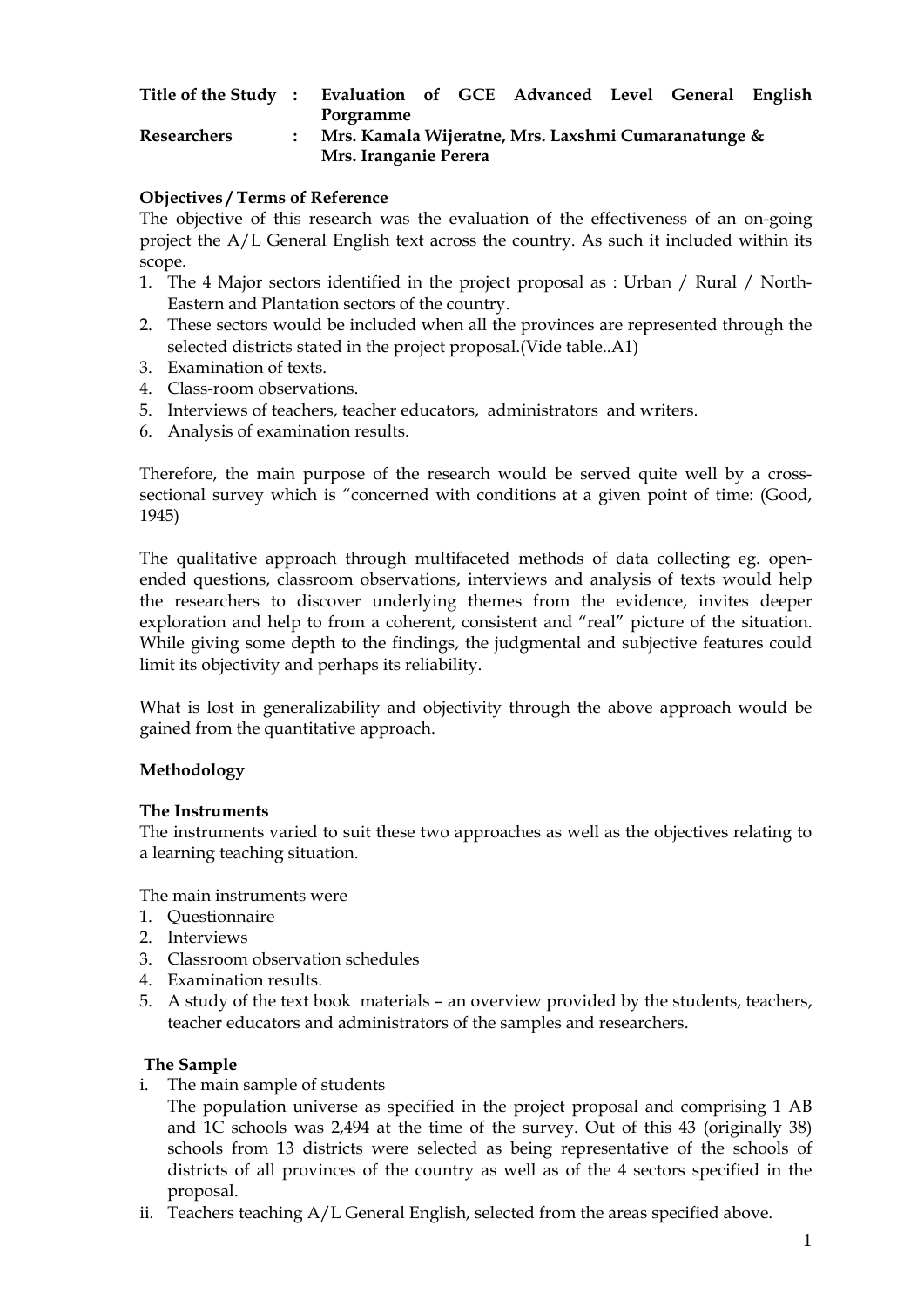iii. Teacher educators and administrators selected from the same areas.

# **Recommendations**

### **Teaching-learning Process**

- 1. The classroom climate should be made more positive with the teacher playing a less dominant role, so that students participate in the learning process.
- 2. More adult learning strategies such as group work, projects, seminars, debates and self-directed learning opportunities should be provided by reducing the emphasis on traditional seat-work and teacher presentations.
- 3. Teachers should abandon the idea of trying to teach the textbook from cover to cover, and word by word. They should make a judicious selection of items which are appropriate to their own contexts.
- 4. Greater use should be made of the cassettes for practicing listening, rather than for pronunciation only. Teacher prepared activities can be developed to substitute those given in the textbook to bring more variety to listening tasks.
- 5. The simpler tasks and activities in the textbook should be assigned to weaker students. If needed they could be simplified further. Able students should be assigned to help weaker students in Cooperative Learning Groups.
- 6. Teachers must convey to students the value of the GCE AL General English programme through better preparation and commitment to their own task as teachers.

### **Assessment and Evaluation**

- 1. A limited amount of homework can be assigned to students. These along with class projects and tests can form part of SBA. Students should be encouraged to do well in this aspect of the programme even if they do not plan to sit for the final examination.
- 2. The marks of the General English paper should not be added into the aggregate mark for purposes of University Entrance. The present policy should continue.
- 3. Investigate the possibility of testing oral language skills at local level and assigning about 20 marks for this component at the Final Examination. RESC staff, ISAs and senior neighbourhood teachers could be used for this purpose.
- 4. As a large proportion of students do not sit the final paper in General English, investigate the possibility of having a regional examination of 2-3 hours duration for them, with a regional certificate. In order to encourage classroom learning a part of the grade for the regional certificate can come from SBA.
- 5. The above (2.1.10) can be treated as confidence building, stop-gap measures to be discontinued when infrastructure provision is addressed and more students participate in the final examination.

# **Teacher Competencies and Training**

- 1. All untrained AL General English teachers should be provided with adequate materials related training at regional level.
	- A training course of at least one week's duration should be designed at the NIE for this purpose. Input for the preparation of this course should be provided by the writers, teacher educators (from remote areas e.g. Ampara, Polonnaruwa), teachers and NIE personnel.
	- The course should include a pre-course assignment which participants need to complete before they come to the course. This will make them more familiar with the text and increase their awareness of text related issues.
	- The course should be trialled with a group of teacher educators. Videos could be made of some of the presentations. (e.g. those given by university staff) so that they can be made use of at regional training programmes.